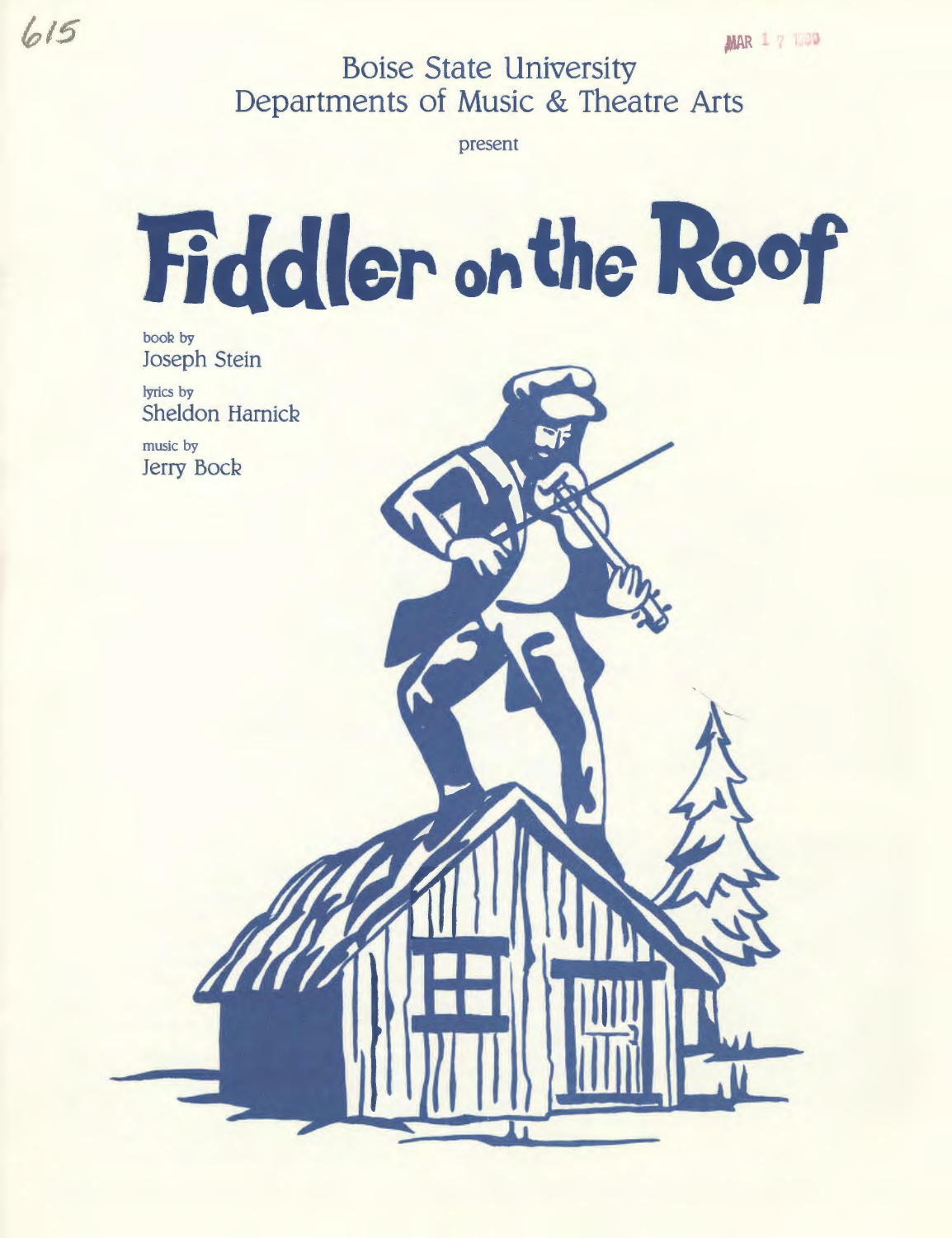

## **Stephen R. Buss**

Welcome. Tonight's the fourth in a series of great American musicals. Following *Oklahoma!, Mame* and *Kiss Me Kate, Fiddler on the Roof* incorporates a melodic, tuneful score of our previous selections but with a serious message of persecution, changing attitudes (traditions), and forced eviction from one's chosen home. Acclaimed to be the last of the great musicals, we witness a far-away, exotic society being forced by political expediency into exile and extinction. Yet, it is a story of love, human dignity and struggle to maintain beliefs. Certainly this musical was deserving of its ten Tony Awards and the Drama Critic's Best Musical Award of 1965, however beyond that, its story and universality make this musical timeless.

*Fiddler on the Roof,* reminding us of human failties as well as man's dignity, is in the best tradition of great musicals and only solidifies my love affair with the musical theatre art form. Truly the American musical is serious as well as entertaining.

<sup>I</sup>am indebted to the hard-working cast members, rehearsing through the many frustrations of production to give us this wonderful evening of theatre.

BSU continues growth towards leadership in the performing arts. Dedicated students and faculty are insuring only the best of performance experiences. Academically, a new acting sequence plus dance and film classes have been recently incorporated into the curriculum. BSU, with its excellent theatres, responsive staff, and active students, equals a great theatre experience for the students and the audience. Please join us in the future.



## **Wilber D. Elliott**

The Boise State University Department of Music is pleased to combine with the Theatre Arts Department in this presentation of *Fiddler on the Roof.* This is the Music and Theatre students as well as the community to experience one of America's fourth joint venture of these two departments. This cooperative effort enables the contributions to the arts, musical theatre. I hope you all enjoy the show.

The Department of Music consists of 18 full-time and 15 part-time faculty. With 160 majors, the department is able to offer multiple opportunities in performance, theory-composition, music education and music-business for the undergraduate student. A Master of Arts in Education, Music Emphasis is available for musicians with a baccalaureate degree.

With over 1700 students in music classes each semester, the department has <sup>a</sup> solid impact on the cultural life of the total university. In addition, the department presents over 100 performances on campus and throughout the community and state each year. The faculty and students invite you to visit our department at your convenience and encourage you to attend the concerts throughout the year.



## **Lynn BerQ**

Lynn Berg, an Assistant Professor of Voice and Opera Theatre, holds a DMA Master of Music from Northwestern University. He has also studied at the Akademie and a Bachelor of Music degree from the University of Wisconsin-Madison and <sup>a</sup> fur Musik in Vienna, Austria. He has won many scholarships and grants including the Cramer Opera Scholarship at Northwestern, the Friends of Austria Grant for study at the Akademie fur Musik, and the Boris Goldovsky Ogelbay Institute Award.

He has formerly held faculty positions at the State University of New York College-Fredonia, and the University of Wisconsin-Eau Claire. Berg has coached, staged, and directed many opera productions and scene recitals. Earlier this season he was musical and stage director for the BSU Opera Theatre production of Gian Carlo Menotti's double bill of The *Telephone* and The *Medium.* 

Last season he staged the Boise Opera production of *Hansel* and *Gretel* and this season is stage director of the Opera's production of The *Magic Flute* which will be performed next weekend on March 17 and 19. Berg was the musical coach and coordinator of *Oklahoma!, Mame,* and *Kiss Me Kate,* and was the musical director for The *Fantastics, Some Enchanted Evening,* and *Little Mary Sunshine* here at BSU. He is also well known for his appearances in the BSU Faculty Artist Series' recitals and concerts as well as soloist with the Boise Opera, Philharmonic, and Master Choral.

*Special production support for* Fiddler on the Roof *provided by University Dining Service, Marriott Food Service.*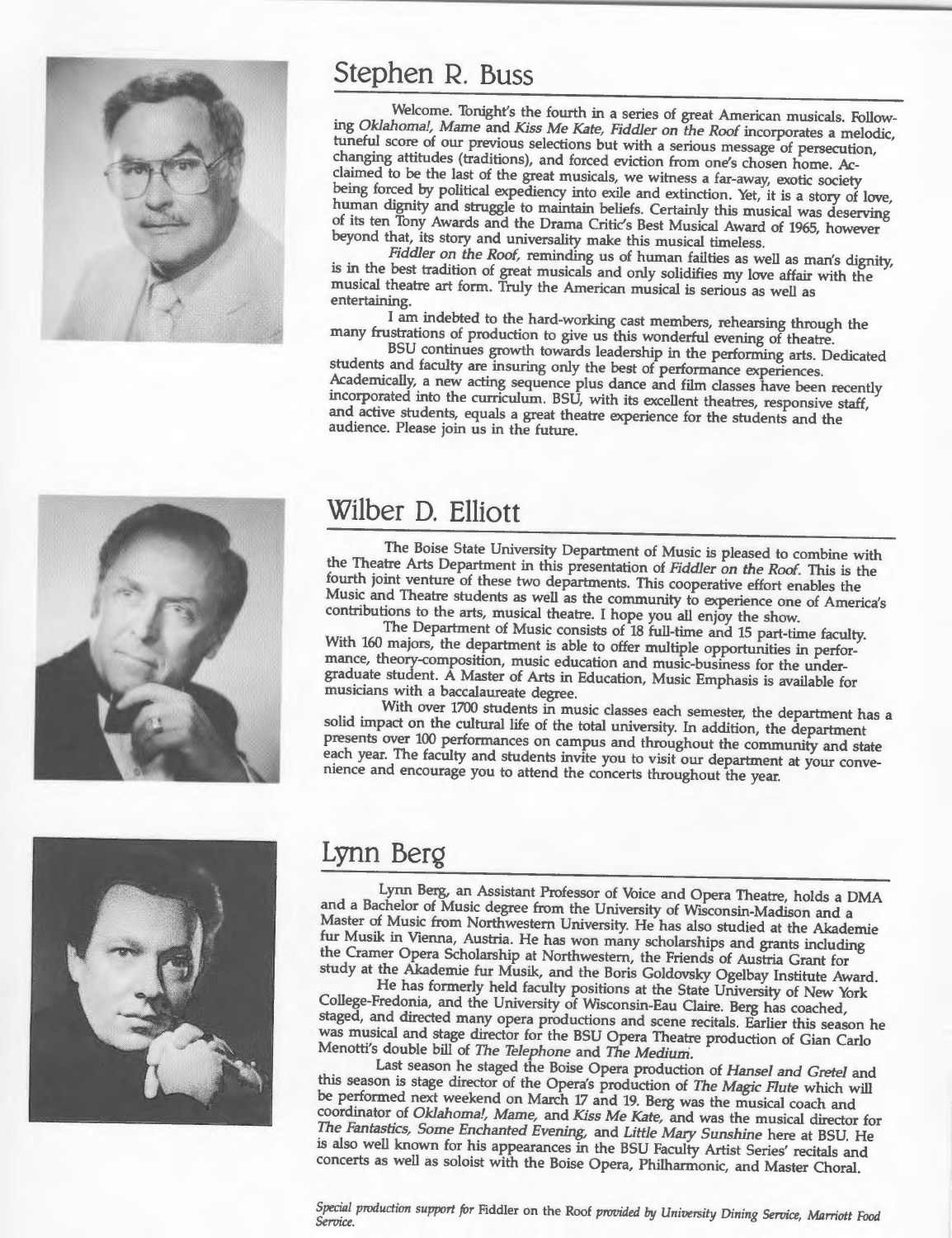Boise State University Music and Theatre Arts Departments

present

# Fiddler on the Roof

based on Sholem Aleichem stories by special permission of Arnold Perl

Book by Joseph Stein Music by Jerry Bock Lyrics by Sheldon Harnick

Produced on the New York Stage by Harold Prince Original New York Stage Production Directed and Choreographed by

> Jerome Robbins Original Choreography Reproduced by Jole Allred

## **March 9, 10, 11 s:oo** p.m. **Morrison Center for the PerforminQ Arts**

Directed by Stephen R. Buss Co-Directed by Sandra Cavanaugh Choreographer. Jole Allred

Music Direction by Lynn Berg Conductor. John Baldwin Music numbers staged by Sandra Cavanaugh

Scene Design, Bob Parsley Costume Design, Janie Miller

Rehearsal Pianists. Margaret Vincent. Ruth Huettig, Peggy Jo Purdy Stage Manager, Jeff Pfluke Assistant to Director, Brenda Clarkson Assistant Stage Manager. Alan HitchcocR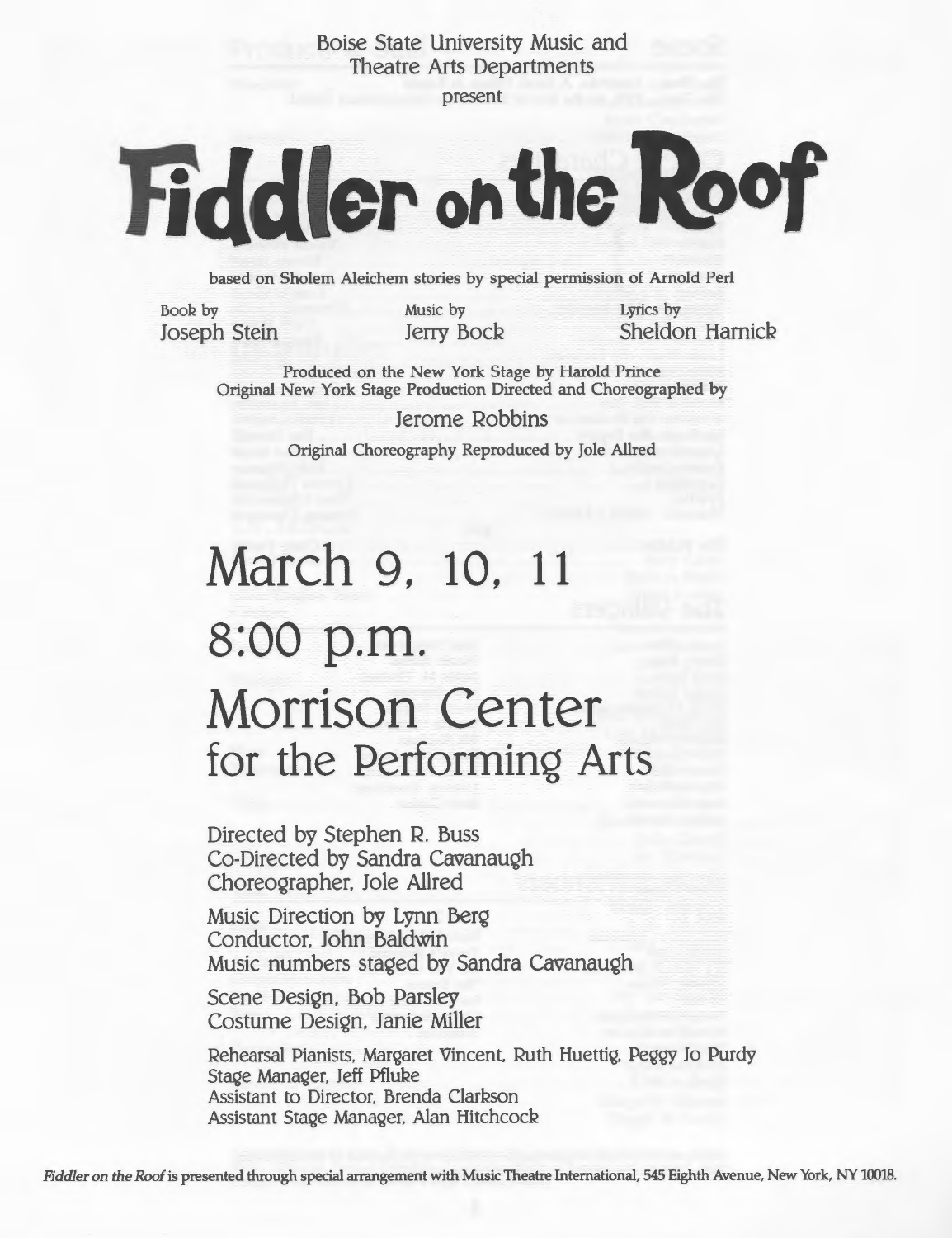#### **Scene**

The Place: Anatevka, A Small Village in Russia The Time: 1905, on the Eve of the Russian Revolutionary Period

## **Cast of Characters**

| <b>Tzeitel</b>                            | Maria Lewis                                        |
|-------------------------------------------|----------------------------------------------------|
| Hodel                                     | Valerie Peterson                                   |
| Chava                                     |                                                    |
| Shprintze                                 | <b>Excession Services Services</b> Jennifer Benton |
|                                           |                                                    |
|                                           |                                                    |
|                                           |                                                    |
|                                           |                                                    |
|                                           |                                                    |
| Mordcha, the InkeeperRonald Kent Williams |                                                    |
|                                           |                                                    |
|                                           |                                                    |
|                                           |                                                    |
|                                           |                                                    |
|                                           |                                                    |
|                                           |                                                    |
|                                           |                                                    |
|                                           |                                                    |
|                                           |                                                    |
| and                                       |                                                    |
|                                           |                                                    |

## **The Villagers**

- Laura Allen Stacey Bean Scott Beets Rachel Bishop Marie DeAngelis-Jacobs Jeff Daudt Raylene Dodson Cory Gaylor Jolene Hall Alfred Johnson Aeja Killworth Ashley Martell
- Alan Neighbors Nicole Norris Justin M. Thomas Josh Sharette Martin Phipps Brenda Clarkson Bill Stephan Daniel Woodward Kevin Woodward Lindsay Woodward Sean Gaylor

## **Musical Numbers**

#### Act 1

Prologue - Tradition Matchmaker If I Were A Rich Man Sabbath Prayer To Life Tevye's Monologue Miracle of Miracles The Dream Sunrise, Sunset  $Finale - Act I$ 

#### Act 2

Now I Have Everything Tevye's Rebuttal Do You Love Me? The Rumor Far From The Home I Love Chava Sequence Anatevka

*Lodging accommodations and special support for* Fiddler on the Roof *and the Idaho Invitational Theatre Arts Festival provided by Residence Inn by Mariott.*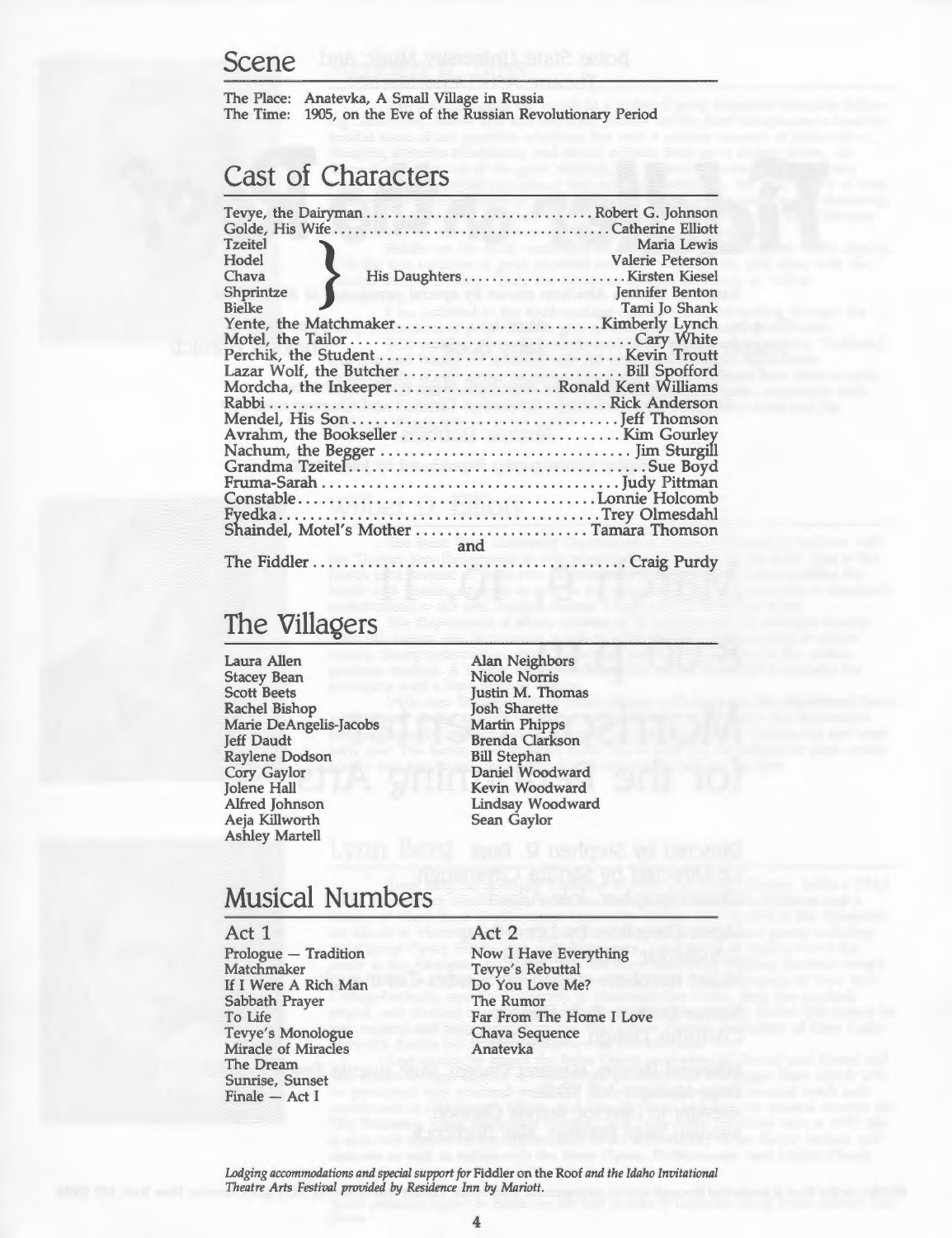## **Production Staff**

|                                  | Teresa Kramipowich        |
|----------------------------------|---------------------------|
|                                  | Joyce Camberon            |
|                                  |                           |
|                                  | <b>Bretta Perry</b>       |
|                                  | <b>Sydney Anderson</b>    |
|                                  | Michael Baltzell          |
|                                  | <b>Students of TA-118</b> |
| Public Relations  Tamara Thomson |                           |
|                                  |                           |
| ra de recen                      | Lucas McClure             |
|                                  |                           |
|                                  |                           |
|                                  |                           |
|                                  |                           |

## **Understudies**

## **Orchestra**

|                                        | a Patricia Ward                                                |
|----------------------------------------|----------------------------------------------------------------|
|                                        |                                                                |
|                                        |                                                                |
|                                        |                                                                |
|                                        |                                                                |
|                                        | Dawn Davis                                                     |
|                                        |                                                                |
|                                        | <b>Troy Sirkel</b>                                             |
|                                        | a provinci<br>Joan Christiansen                                |
| shimila Arbeitining Anida Market Allis | <b>Lyle Manwaring</b>                                          |
|                                        |                                                                |
|                                        |                                                                |
|                                        | Phil Hartman                                                   |
|                                        |                                                                |
|                                        | Janelle Anderson                                               |
|                                        | Julia Carroll                                                  |
|                                        |                                                                |
|                                        | <b>Contractor</b><br><b>Ivy Tizekker</b>                       |
| الافترانيو.<br>د مانا انسود ا          |                                                                |
|                                        |                                                                |
|                                        |                                                                |
|                                        |                                                                |
|                                        |                                                                |
|                                        |                                                                |
|                                        |                                                                |
|                                        |                                                                |
|                                        |                                                                |
|                                        | Dan Misner                                                     |
|                                        |                                                                |
|                                        | Lisa Campbell                                                  |
|                                        |                                                                |
| that's said most difful pay against    | <b>Margaret Vincent</b><br>dure in the state<br>Peggy Jo Purdy |

Acknowledgements: Idaho Shakespeare Festival, Boulevard Mo-Tel, Festivations, Magic Valley Dilletants, Deseret Industries, Intermountain Food Equipment Company, Inc., Douglas Pine Waterbeds, Swiss Village Cheese Factory.

5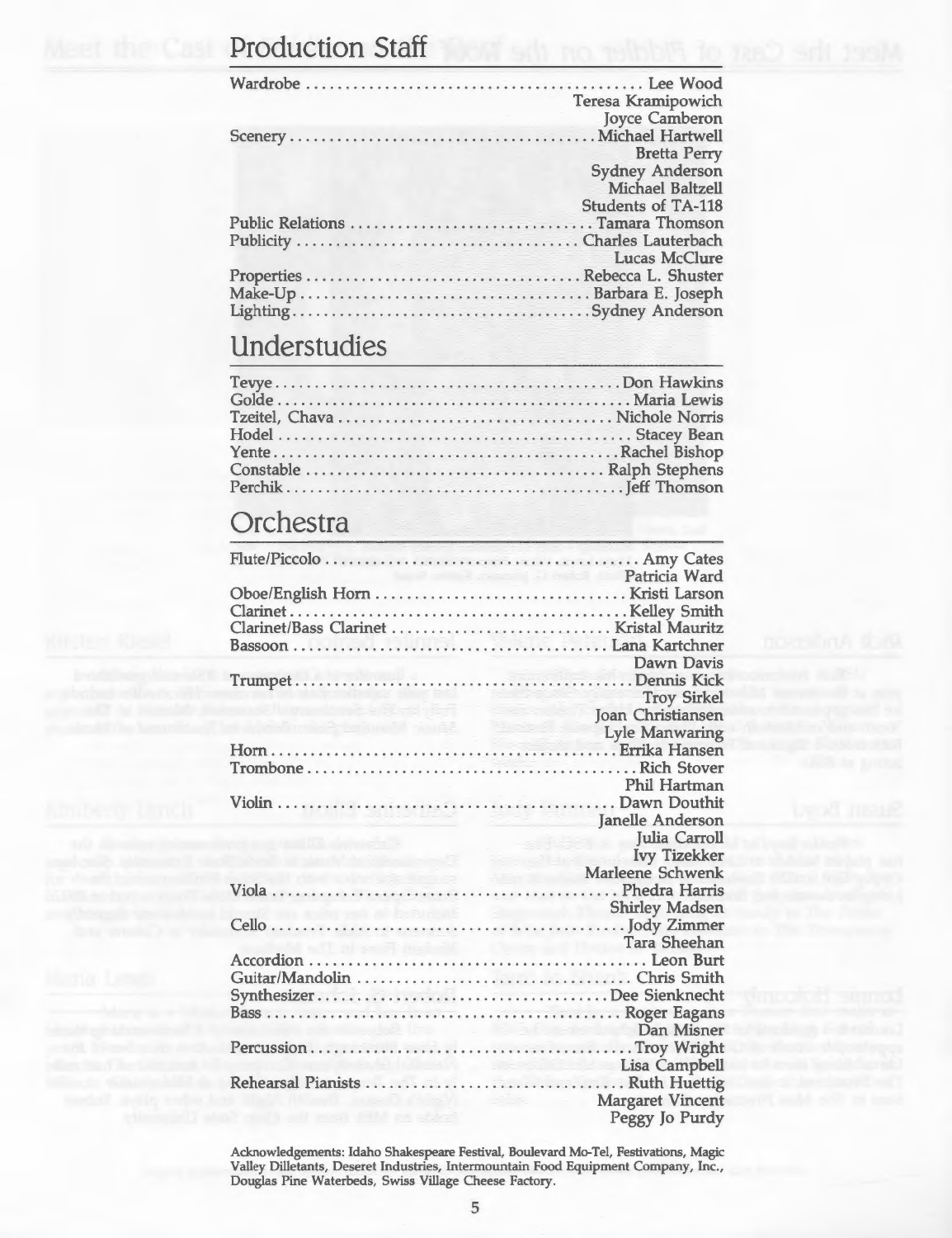## Meet the Cast of Fiddler on the Roof



Standing - Lori DeFrancisco, Jennifer Benton, Maria Lewis, Valerie Peterson; Seated - Catherine Elliott, Robert G. Johnson, Kirsten Keisel

#### Rick Anderson

Rick Anderson began acting in his sophomore year at Southwest Missouri State University. Since then he has appeared in several plays for Idaho Theater for Youth and in *Macbeth* with Idaho Shakespeare Festival. Rick teaches Drama at Fairmont Jr. High and studies acting at BSU.

#### Susan Boyd

Susan Boyd is in her third year at BSU. She has played Maude in *Little Mary Sunshine* and the Gypsy Girl in The *Sentimental Scarecrow.* Susan is majoring in theatre and finance.

#### Lonnie Holcomb

Lonnie is a graduate of Kuna High School where he appeared in *You're A Good Man, Charlie Brown* as Linus. Since then he has acted at BSU as Mr. Cribbs in *The Drunkard,* a small role in *Kiss Me, Kate* and Mac-Sam in The *Miss Firecracker Contest.* 

#### Jennifer Benton

Jennifer is a freshman at BSU and graduated last year valedictorian of her class. Her credits include Polly in The *Sentimental Scarecrow,* Marion in *The Music Man* and Sister Bertha in *The Sound of Music.* 

#### Catherine Elliott

Catherine Elliott is a professor of voice in the Department of Music at Boise State University. She has sung major roles with the Boise Philharmonic, the Boise Opera Company, Boise Little Theatre and at BSU. Included in her roles are Suzuki in *Madame Butterfly,*  Amneris in *Aida,* Fraulein Schneider in *Cabaret* and Madam Flora in *The Medium.* 

#### Robert G. Johnson

Robert is the eldest son of a hard-working family from Pittsburgh, Pennsylvania. As a member of the National Shakespeare Company he has toured nationally in The *Tempest, julius Caesar, A Midsummer Night's Dream, TweHth Night* and other plays. Robert holds an MFA from the Ohio State University.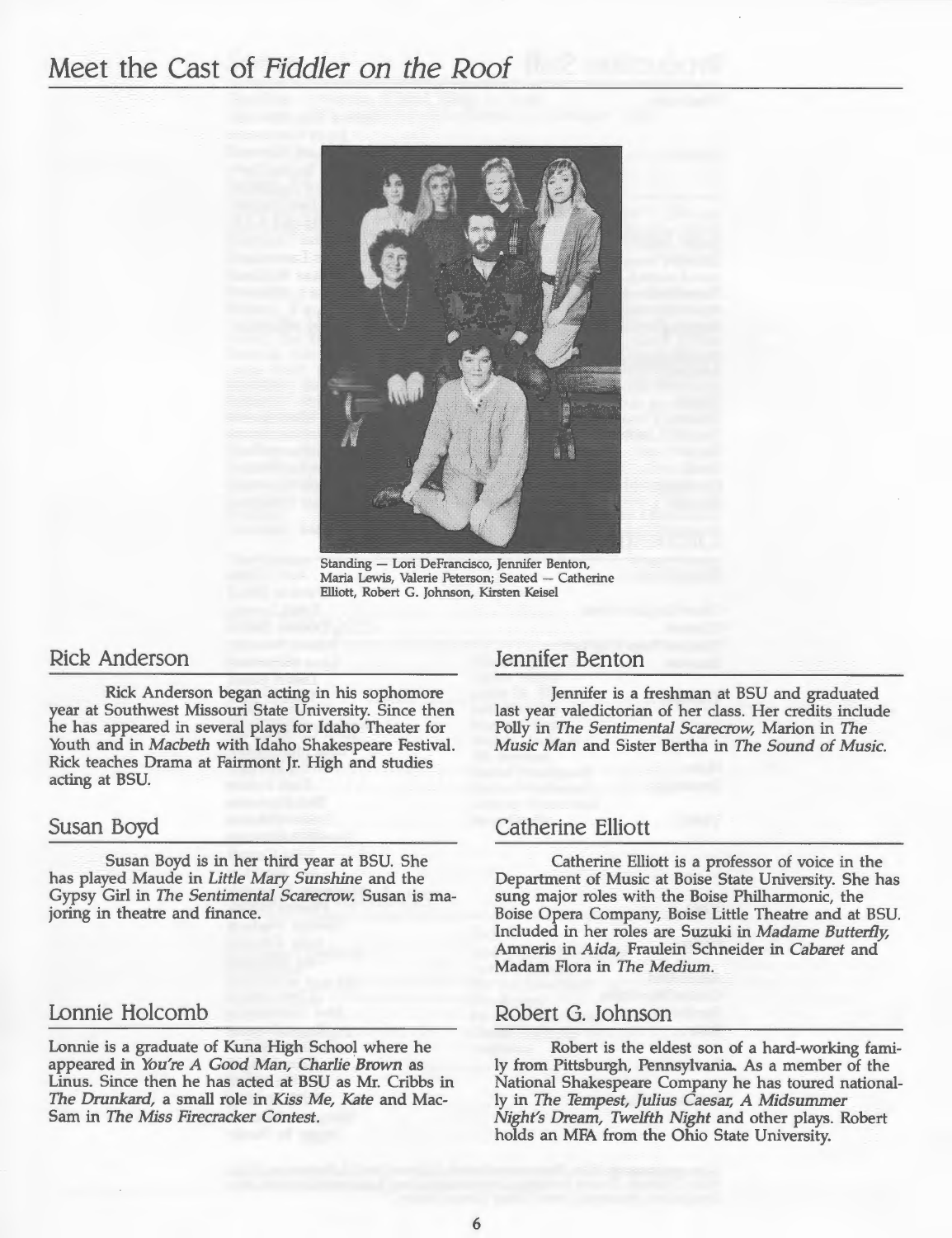

L to R, 1st row - Laura Allen, Tami Jo Shank, Stacey Bean, Nicole Norris; 2nd row - Bill Stephan, Tamara Thomson, Ashley Martell, Deff Dandt, Raylene Dodson, Rachel Bishop, Alan Neighbors

#### Kirsten Kiesel

Kirsten Kiesel is a native of Colorado and <sup>a</sup> sophomore Music Performance/Education major. She appeared in *Kiss Me Kate* and hopes to teach vocal music at the secondary level when she graduates.

#### Kimberly Lynch

Kimberly loves working with kids and is especially interested in children's theatre and theatre for deaf children. Kimberly's BSU credits include Vera in *Marne,* Miss Spindel in The *Drunkard,* Flo in *Picnic*  and Maggie in *Lovers.* 

#### Maria Lewis

Maria is a Music/Business major and has been involved in many BSU productions over the past five years. Her credits include the title role in *Marne* and roles in The *Medium, Some Enchanted Evening,* The · *Mikado, Oklahoma!* and *Anything Goes.* 

#### Valerie Peterson

Valerie is a vocal performance major at BSU and hopes to pursue graduate studies in musical theatre. Her credits include the title role in *Antigone,*  Bianca in *Kiss Me Kate* and a lead dancer in *Marne.*  She will appear in Boise Opera's The *Magic Flute* next week.

#### Judy Pittman

Judy is a graduate of BSU's Theatre Department. Her BSU credits include Maria in Man *of La Mancha,* Gay Wellington in *You* Can't *Take It With You*  and Mae in *Cat* on *a Hot Tin Roof.* Judy has acted for Stagecoach Theatre appearing as Sandy in The *Prime of Miss jean Brodie,* Polly Peachum in The *Threepenny Opera* and Dorine in *Tartuffe.* 

#### Tami Jo Shank

Tami Jo, a freshman, is a Theatre Arts major at BSU. She recently graduated from Filer High School where she actively participated in the drama department. Tami has portrayed Deani Loomis in *Splendor* in *the Grass,* Kendra Starr in *Addict* and other numerous roles.

Lodging accommodations and special support for the Idaho Invitational Theatre Arts Festival provided by Red Lion Riverside.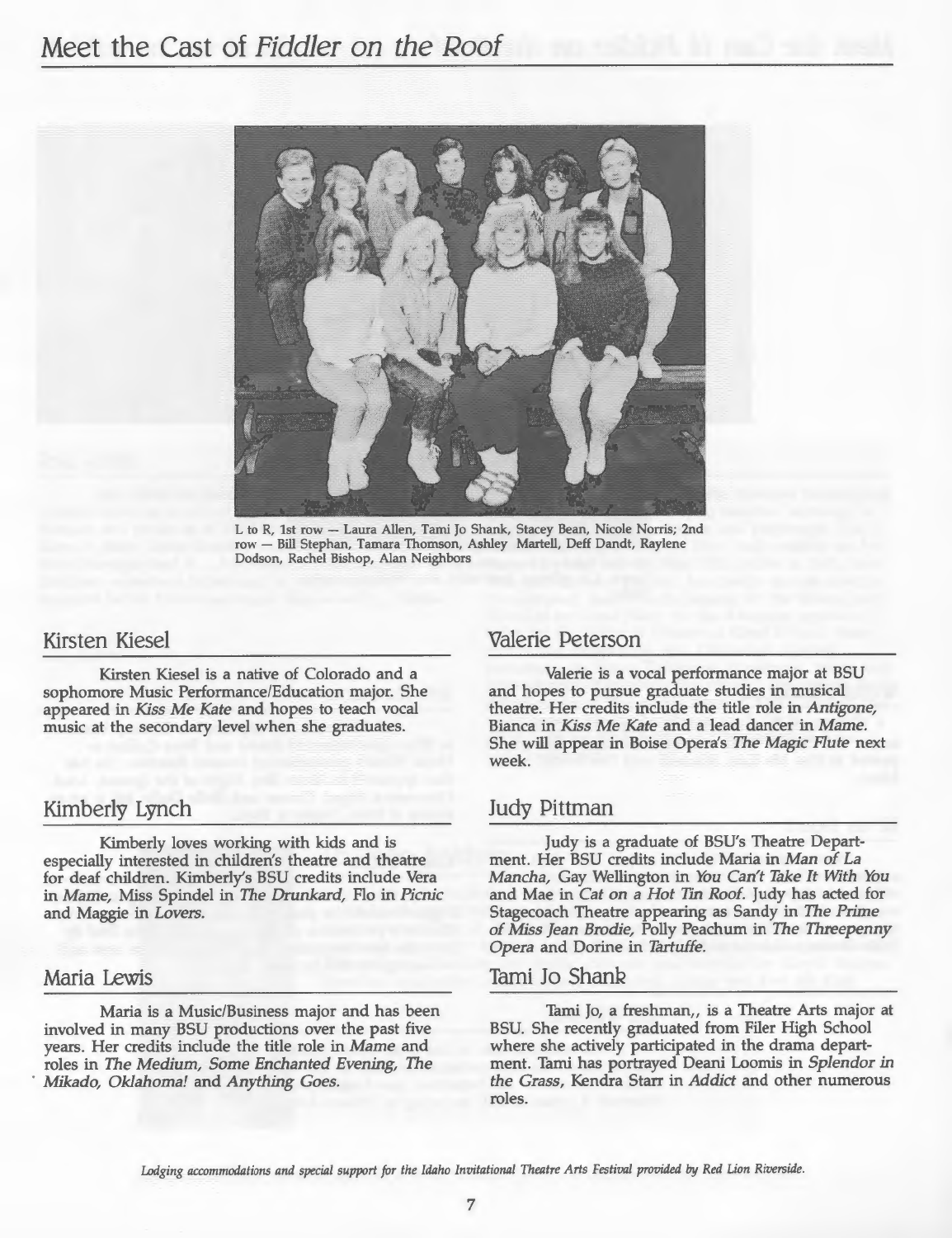## Meet the Cast of *Fiddler* on *the* Roof



Brenda Clarkson is surrounded by Jeff Pfluke, Barbara Joseph, R.K. Williams, Janie Miller, Alan Hitchcock and Bob Parsley

#### William Spofford

William Spofford is an Episcopal Church bishop and a "Sr. Citizen'' BSU student. Recently he has appeared in *Kiss Me Kate, Macbeth* and *The Sound of Music.* 

#### Kevin Troutt

Kevin Troutt has been in several BSU plays and a number of local TV commercials and industrial videos. He also played at the Comedy Club as a member of The *New West Comedy Rangers* improvisation group. Kevin's musical theatre credits include Boise Little Theatre's *Cabaret* and BSU's *Kiss Me Kate.* 

#### Jeff Thomson

Jeff Thomson has appeared as Lindsay Woolsey in BSU's production of *Marne* and Buzz Collins in Music Week's production of *Finian's Rainbow.* He has also appeared in *Norm Rex, Night of the Iguana, Look Homeward Angel, Grease* and *Hello Dolly* Jeff is an attorney at Elam, Burke & Boyd.

#### Cary White

Cary White began acting and singing at Capital High. Recently he played the defendant in Stage Coach Theatre's production of Gilbert and Sullivan's *Trial By fury.* He teaches guitar privately in the Boise area and is seeking his BM in Music Education.

#### RK Williams

RK was first seen in the Boise Opera Production of *Tasca .* His next performance came in *The Sentimental Scarecrow.* RK hails from Los Angeles and is currently a junior at BSU majoring in Theatre Arts.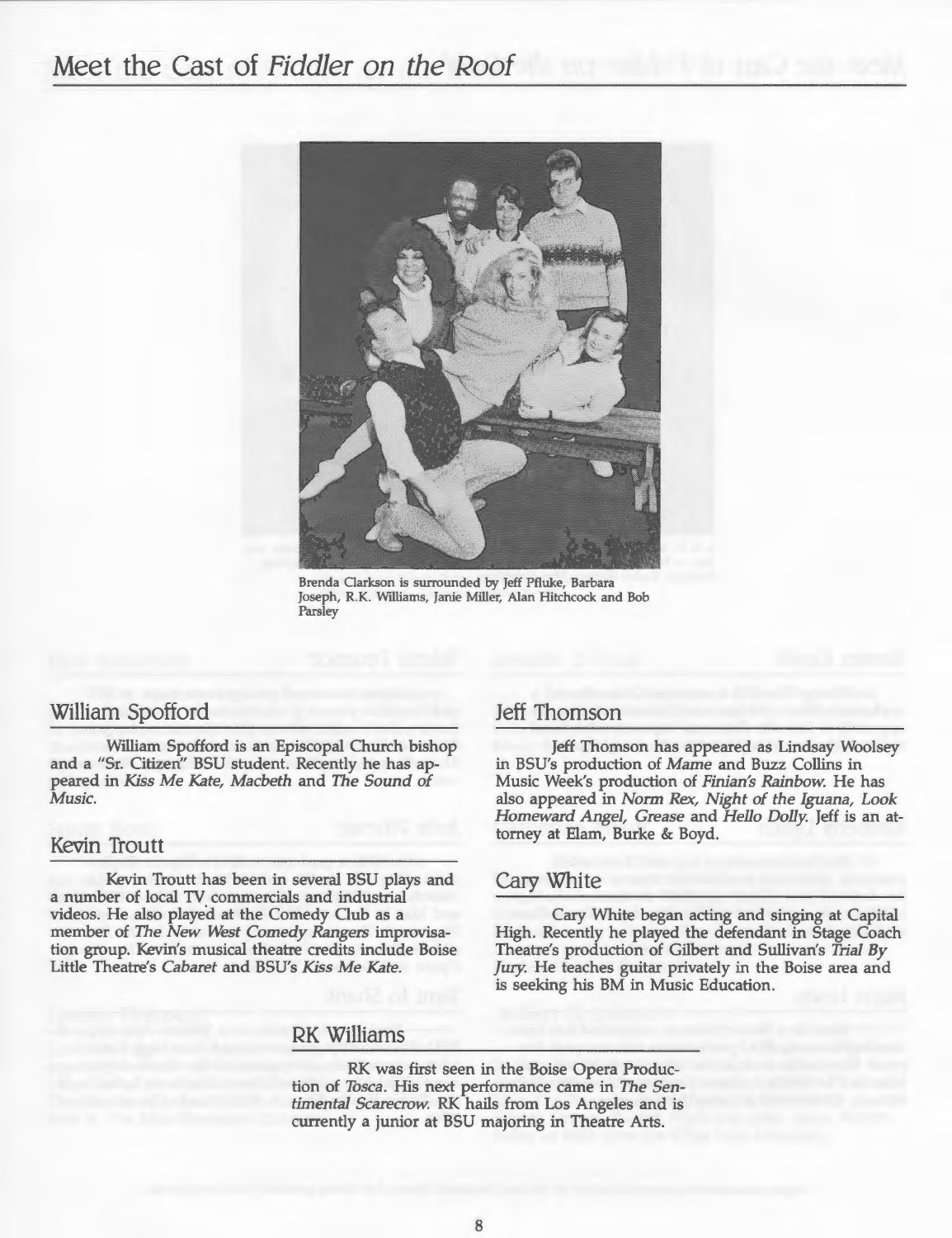## *Fiddler* on *the* Roof



#### Jole Allred

Jole Allred received her B.F.A. in Dance from Cornish Institute of Allied Arts. She is the creator, director and producer of BSU Dance Theatre productions of *Show Some Emotion* and *Cultural Fragments.*  Jole choreographed *A .* .. *My Name is Alice,* many children's storybook ballets and is preparing BSU students for an Idaho Centennial play-in-works, *Goldie.* 



#### Sandra Cavanaugh

A former instructor at the National Shakespeare Conservatory in New York City, Sandra Cavanaugh is an experienced actress, director and playwright. She received training in London from such notables as Anthony Hopkins and Sir Peter Hall. Active in both New York and Regional Theatre, her credits include Airel in The *Tempest,* Katherine in *Taming Of* The *Shrew,* and Ellen/Lin in *Cloud Nine.* As the American representative for the National Theatre of Great Britain's Summer Acting Programme, Ms. Cavanaugh teaches workshops on Acting Technique, Movement, Voice, and Improvization throughout the country. Cavanaugh is the co-owner of The Artists Agency, a local casting and talent agency for the Northwest, and she is currently a guest artist teaching Acting and Movement at Boise State University.



### Dr. John Baldwin

Dr. John Baldwin is Professor of Percussion and Theory, and has taught at the University of Wichita, Michigan State University, and the University of Wisconsin at Oshkosh. He is timpanist and principal percussionist for several orchestras and music festivals in the Northwest. Last summer he performed in Stravinsky's *L'Histoire du Soldat,* directed and narrated by Lloyd Bridges. Previous conducting credits include *Oklahoma, Mame and Kiss Me Kate.* 

Lodging accommodations and special support for the Idaho Invitational Theatre Arts Festival provided by Owyhee Plaza Hotel.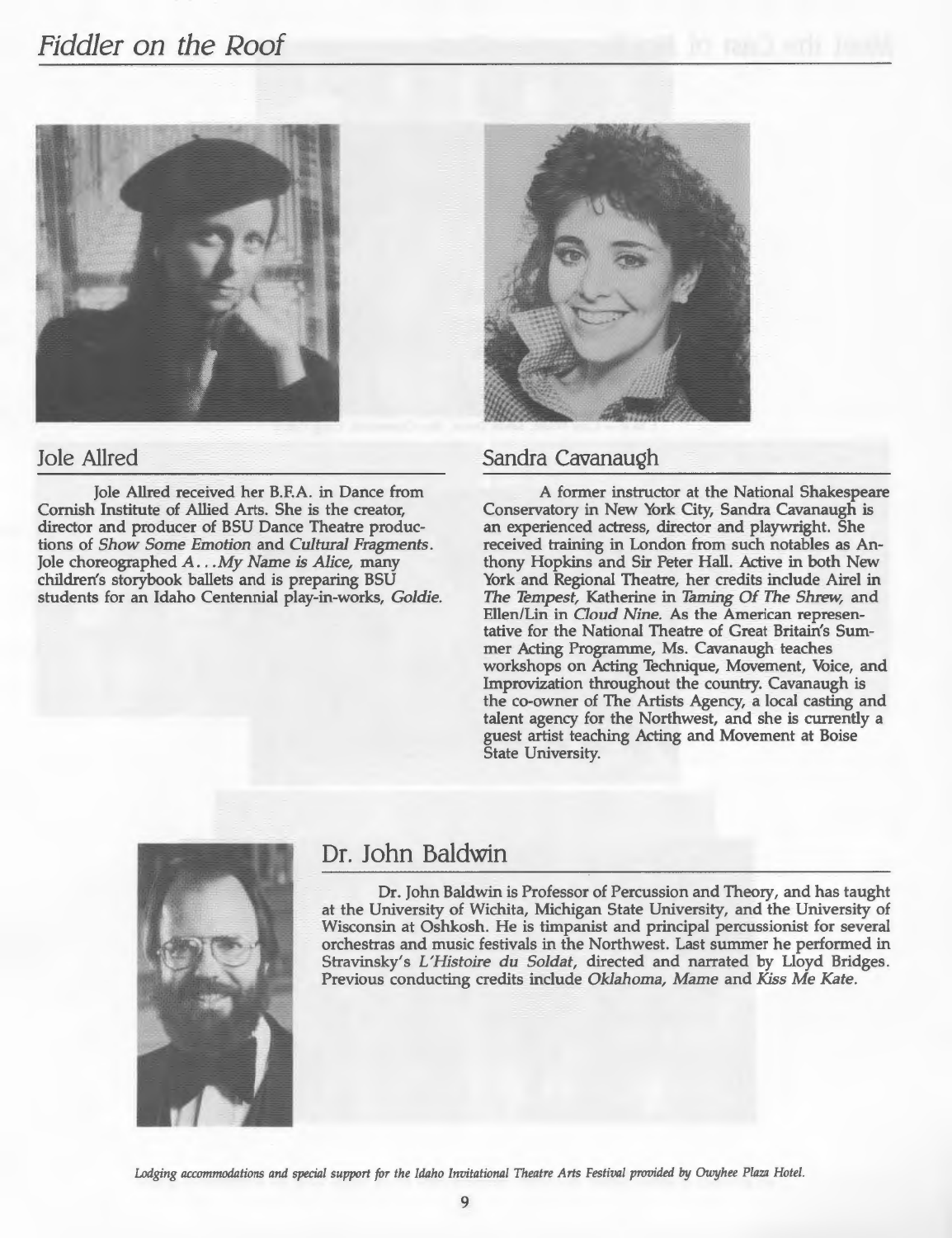## **Meet the Cast of Fiddler on the Roof**



L to R - Cory White, Kevin Troutt, Troy Olmesdahl, Craig Purdy